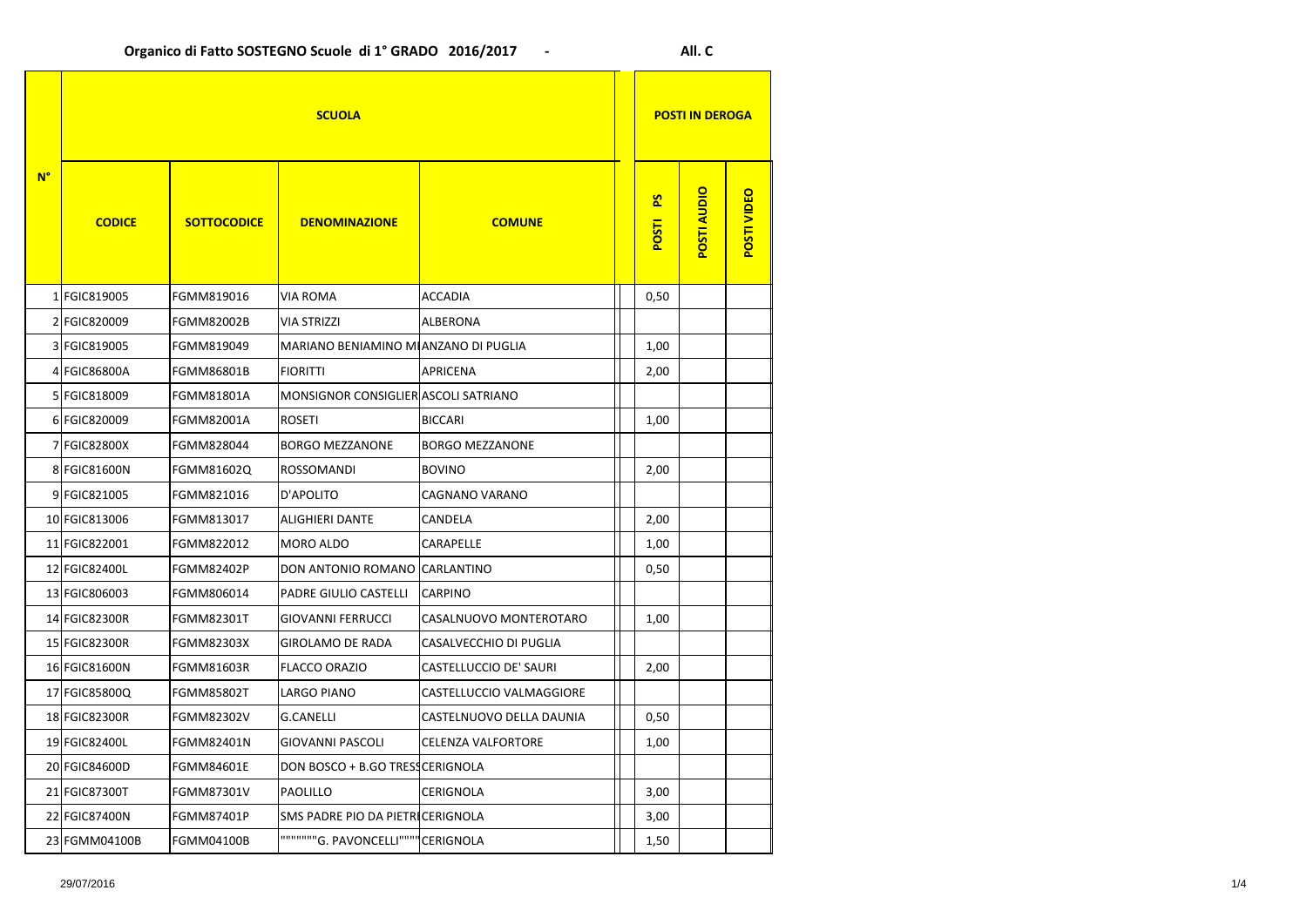| $N^{\circ}$ | <b>SCUOLA</b> |                    |                                    |                    | <b>POSTI IN DEROGA</b>  |                    |             |
|-------------|---------------|--------------------|------------------------------------|--------------------|-------------------------|--------------------|-------------|
|             | <b>CODICE</b> | <b>SOTTOCODICE</b> | <b>DENOMINAZIONE</b>               | <b>COMUNE</b>      | $\overline{S}$<br>POSTI | <b>POSTI AUDIO</b> | POSTI VIDEO |
|             | 24 FGIC83600V | FGMM836021         | <b>GIORGIO SKANDERBERG</b>         | <b>CHIEUTI</b>     |                         |                    |             |
|             | 25 FGIC814002 | FGMM814013         | <b>FRANCESCO DE MATTEO</b>         | <b>DELICETO</b>    |                         |                    |             |
|             | 26 FGIC85800Q | <b>FGMM85804X</b>  | <b>FAETO</b>                       | <b>FAETO</b>       |                         |                    |             |
|             | 27 FGIC856004 | FGMM856015         | <b>ALFIERI VITTORIO</b>            | <b>FOGGIA</b>      | 2,00                    |                    |             |
|             | 28 FGIC85700X | FGMM857011         | ZINGARELLI NICOLA+B.GO FOGGIA      |                    | 1,00                    | 0,50               |             |
|             | 29 FGIC85900G | <b>FGMM85901L</b>  | <b>DESANCTIS</b>                   | <b>FOGGIA</b>      | 3,00                    |                    |             |
|             | 30 FGIC86000Q | <b>FGMM86001R</b>  | PIO XII                            | <b>FOGGIA</b>      | 4,00                    |                    |             |
|             | 31 FGIC86100G | <b>FGMM86101L</b>  | <b>FOSCOLO</b>                     | <b>FOGGIA</b>      | 3,00                    | 0,50               | 1,00        |
|             | 32 FGIC86200B | <b>FGMM86201C</b>  | <b>MOSCATI</b>                     | <b>FOGGIA</b>      | 1,00                    |                    |             |
|             | 33 FGIC87000A | <b>FGMM87001B</b>  | <b>ALIGHIERI DANTE</b>             | <b>FOGGIA</b>      | 1,00                    |                    |             |
|             | 34 FGIC877005 | FGMM877016         | <b>ALTAMURA</b>                    | <b>FOGGIA</b>      | 1,00                    |                    |             |
|             | 35 FGMM00400C | <b>FGMM00400C</b>  | <b>BOVIO GIOVANNI</b>              | <b>FOGGIA</b>      |                         |                    | 0,50        |
|             | 36 FGMM00700X | <b>FGMM00700X</b>  | MURIALDO LEONARDO                  | <b>FOGGIA</b>      |                         |                    |             |
|             | 37 FGMM15400A | FGMM15400A         | CENTRO PERMANENTE IS FOGGIA        |                    |                         |                    |             |
|             | 38 FGIC80700V | <b>FGMM80701X</b>  | <b>GIANNONE PIETRO</b>             | <b>ISCHITELLA</b>  | 2,00                    |                    |             |
|             | 39 FGIC82500C | FGMM82501D         | <b>GIOVANNI PAOLO II</b>           | <b>LESINA</b>      | 2,00                    |                    |             |
|             | 40 FGIC827004 | FGMM827015         | <b>MANZONI</b>                     | <b>LUCERA</b>      |                         |                    |             |
|             | 41 FGIC842006 | FGMM842017         | <b>FRANCESCO ANTONIO FAILUCERA</b> |                    | 1,50                    |                    |             |
|             | 42 FGIC876009 | FGMM87601A         | <b>DANTE ALIGHIERI</b>             | <b>LUCERA</b>      |                         |                    |             |
|             | 43 FGIC82900Q | <b>FGMM82901R</b>  | <b>DON MILANI</b>                  | <b>MANFREDONIA</b> | 1,50                    |                    | 0,25        |
|             | 44 FGIC863007 | FGMM863018         | <b>PEROTTO</b>                     | <b>MANFREDONIA</b> | 1,50                    |                    |             |
|             | 45 FGIC864003 | FGMM864014         | <b>SMS GIORDANI</b>                | <b>MANFREDONIA</b> | 1,50                    | 0,50               |             |
|             | 46 FGIC86500V | <b>FGMM86501X</b>  | MOZZILLO IACCARINO - U MANFREDONIA |                    | 3,00                    |                    |             |
|             | 47 FGIC86600P | FGMM86601Q         | <b>UNGARETTI</b>                   | <b>MANFREDONIA</b> |                         |                    |             |
|             | 48 FGIC872002 | FGMM872013         | <b>DON MILANI</b>                  | <b>MANFREDONIA</b> |                         |                    |             |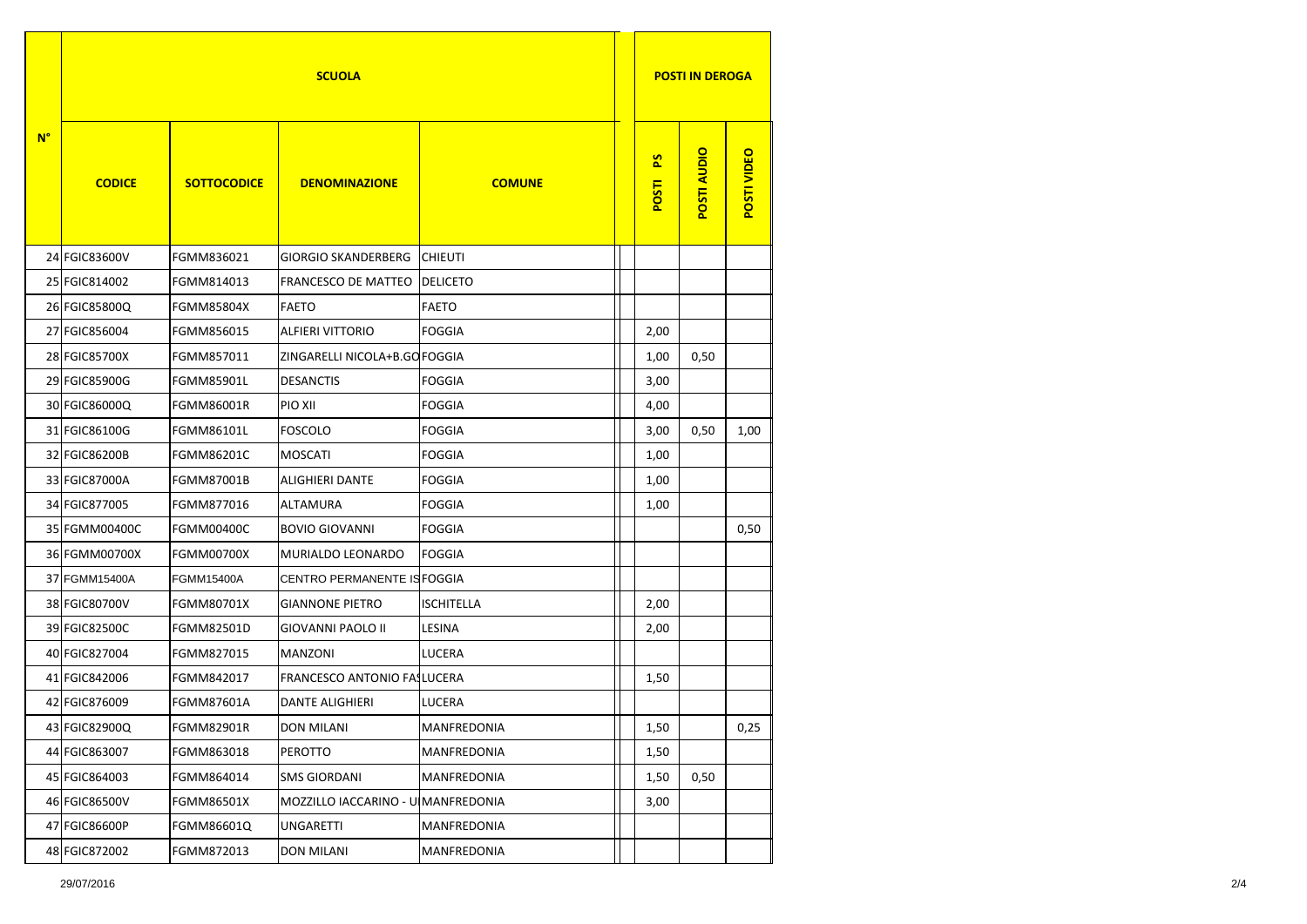| $N^{\circ}$ | <b>SCUOLA</b> |                    |                                                |                                                | <b>POSTI IN DEROGA</b>  |                    |                    |
|-------------|---------------|--------------------|------------------------------------------------|------------------------------------------------|-------------------------|--------------------|--------------------|
|             | <b>CODICE</b> | <b>SOTTOCODICE</b> | <b>DENOMINAZIONE</b>                           | <b>COMUNE</b>                                  | $\overline{S}$<br>POSTI | <b>POSTI AUDIO</b> | <b>POSTI VIDEO</b> |
|             | 49 FGIC85400C | <b>FGMM85401D</b>  | <b>PASCOLI</b>                                 | <b>MARGHERITA DI SAVOIA</b>                    | 3,00                    | 0,50               |                    |
|             | 50 FGIC80800P | <b>FGMM80801Q</b>  | <b>DOMENICO SAVIO</b>                          | <b>MATTINATA</b>                               |                         |                    |                    |
|             | 51 FGIC83000X | FGMM830011         | <b>AMICARELLI</b>                              | <b>MONTE SANT'ANGELO</b>                       | 1,00                    |                    |                    |
|             | 52 FGIC83100Q | <b>FGMM83101R</b>  | <b>GIOVANNI VENTITREESIM MONTE SANT'ANGELO</b> |                                                | 2,00                    |                    |                    |
|             | 53 FGIC819005 | FGMM819038         | <b>MANZONI ALESSANDRO</b>                      | <b>MONTELEONE DI PUGLIA</b>                    | 0,50                    |                    |                    |
|             | 54 FGIC82400L | <b>FGMM82405T</b>  | MOTTA MONTECORVINO MOTTA MONTECORVINO          |                                                |                         |                    |                    |
|             | 55 FGIC83800E | <b>FGMM83802L</b>  | <b>DON BOSCO</b>                               | <b>ORDONA</b>                                  |                         |                    |                    |
|             | 56 FGIC85800Q | <b>FGMM85803V</b>  | <b>SACRO CUORE</b>                             | <b>ORSARA DI PUGLIA</b>                        |                         |                    |                    |
|             | 57 FGMM134005 | FGMM134005         | <b>SANDRO PERTINI</b>                          | <b>ORTA NOVA</b>                               | 3,00                    |                    |                    |
|             | 58 FGIC81600N | <b>FGMM81601P</b>  | <b>PANNI</b>                                   | <b>PANNI</b>                                   |                         |                    |                    |
|             | 59 FGIC83300B | <b>FGMM83301C</b>  | <b>LIBETTA</b>                                 | <b>PESCHICI</b>                                | 1,00                    |                    |                    |
|             | 60 FGIC82300R | FGMM823041         | GIOVANNI VENTITREESIM PIETRAMONTECORVINO       |                                                | 1,50                    |                    |                    |
|             | 61 FGIC82500C | <b>FGMM82502E</b>  | <b>FOSCOLO UGO</b>                             | <b>POGGIO IMPERIALE</b>                        |                         |                    |                    |
|             | 62 FGIC847009 | <b>FGMM84702B</b>  | S. GIOVANNI BOSCO                              | <b>RIGNANO GARGANICO</b>                       |                         |                    |                    |
|             | 63 FGIC813006 | FGMM813028         | <b>DE SANCTIS</b>                              | ROCCHETTA SANT'ANTONIO                         | 1,00                    |                    |                    |
|             | 64 FGIC80700V | FGMM807021         | L. ROVELLI                                     | <b>RODI GARGANICO</b>                          | 2,00                    |                    |                    |
|             | 65 FGIC820009 | <b>FGMM82003C</b>  | VIA D'AVANZO                                   | <b>ROSETO VALFORTORE</b>                       |                         |                    |                    |
|             | 66 FGIC855008 | FGMM855019         |                                                | MM GIOVANNI VENTITRE SAN FERDINANDO DI PUGLIA  | 1,50                    |                    |                    |
|             | 67 FGIC871006 | FGMM871017         |                                                | MM GIOVANNI VENTITRE SAN FERDINANDO DI PUGLIA  |                         |                    | 0,50               |
|             | 68 FGIC843002 | FGMM843013         |                                                | """S.M.S. """"G. PASCOLI" SAN GIOVANNI ROTONDO | 1,00                    |                    |                    |
|             | 69 FGIC84400T | FGMM84401V         | ALESSANDRO DE BONIS                            | SAN GIOVANNI ROTONDO                           | 0,50                    |                    |                    |
|             | 70 FGIC84500N | <b>FGMM84501P</b>  | <b>SMS GALIANI</b>                             | <b>SAN GIOVANNI ROTONDO</b>                    |                         |                    |                    |
|             | 71 FGIC847009 | <b>FGMM84701A</b>  | VIA COMPAGNONI                                 | <b>SAN MARCO IN LAMIS</b>                      |                         |                    |                    |
|             | 72 FGIC848005 | FGMM848016         | """""""FRANCESCA DE CAISAN MARCO IN LAMIS      |                                                | 2,00                    |                    |                    |
|             | 73 FGIC82400L | FGMM82403Q         | <b>GIUSEPPE BOZZUTO</b>                        | <b>SAN MARCO LA CATOLA</b>                     |                         |                    |                    |